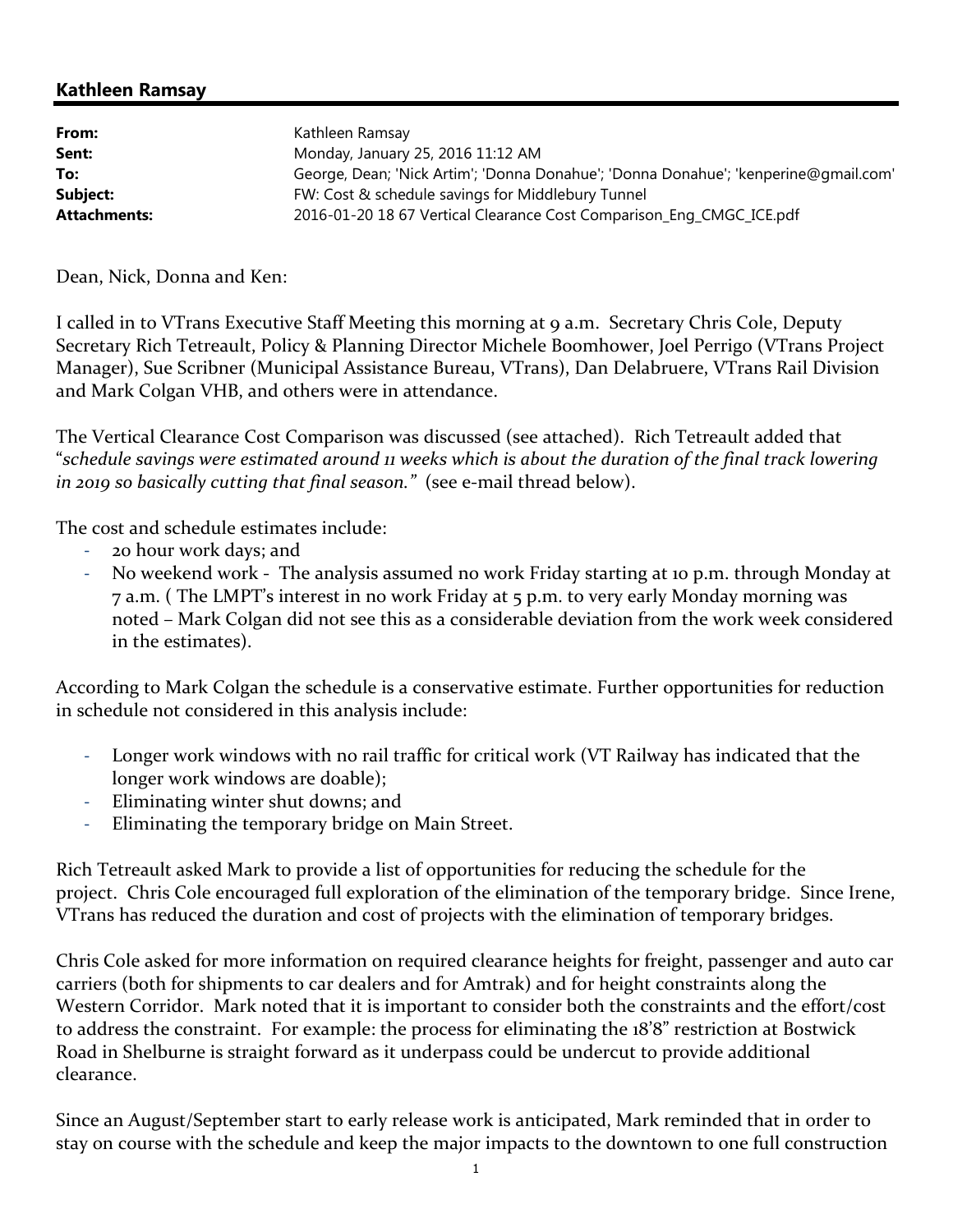season, a decision on the vertical clearance for final design is needed soon. Kathleen Ramsay said that the LPMT will meet this week and will work to prepare for a conference call with VTrans by the end of the week.

As a heads-up it was noted that a Legislator from Middlebury asked the Legislative Counsel to investigate the possibility of federal intervention to mandate a rail detour during construction, and Leg Counsel has indicated that she will be following up on this request.

Kathleen Ramsay noted VTran's upcoming grant application for federal funding for a rail platform for a passenger rail stop in Middlebury in connection with the Town's interest in the State's rail right-of-way at the intersection of Elm Street and Exchange Street. Kathleen said that she would be reaching out to the Selectboard to obtain their input on the location of the platform, with the understanding from VTrans' Dan Delabruere that the grant application is due in mid-February.

Please let me know when the LPMT would like to get together to review this information. Donna indicated that Wednesday afternoon might be a good time – that would give you a few days to absorb this information prior to the meeting. Please let me know if you have any questions you'd like me to follow-up on with Mark Colgan before the meeting. Also, please let me know if you'd like Joel Perrigo, Mark Colgan and/or John Walsh to attend your meeting.

Thanks!

Kathleen

From: Scribner, Sue [mailto:Sue.Scribner@vermont.gov] Sent: Monday, January 25, 2016 9:06 AM To: Kathleen Ramsay <KRamsay@TownOfMiddlebury.org> Subject: Fwd: Cost & schedule savings for Middlebury Tunnel

Forwarding per conversation at Executive Staff meeting.

Sent from my iPhone

Begin forwarded message:

From: "Perrigo, Joel" <Joel.Perrigo@vermont.gov> Date: January 22, 2016 at 8:35:21 AM EST To: "Cole, Chris" <Chris.Cole@vermont.gov>, "Tetreault, Richard" <Richard.Tetreault@vermont.gov> Cc: "Scribner, Sue" <Sue.Scribner@vermont.gov>, "Marshia, Kevin" <Kevin.Marshia@vermont.gov>, "Boomhower, Michele" <Michele.Boomhower@vermont.gov> Subject: RE: Cost & schedule savings for Middlebury Tunnel

I hit the send button a little too quickly as I had meant to summarize the findings.

Cost savings were estimated around \$4.0M. Something to keep in mind is that the engineers estimate includes OH & P in their estimate whereas the CMGC and ICE costs are direct costs only. It should have